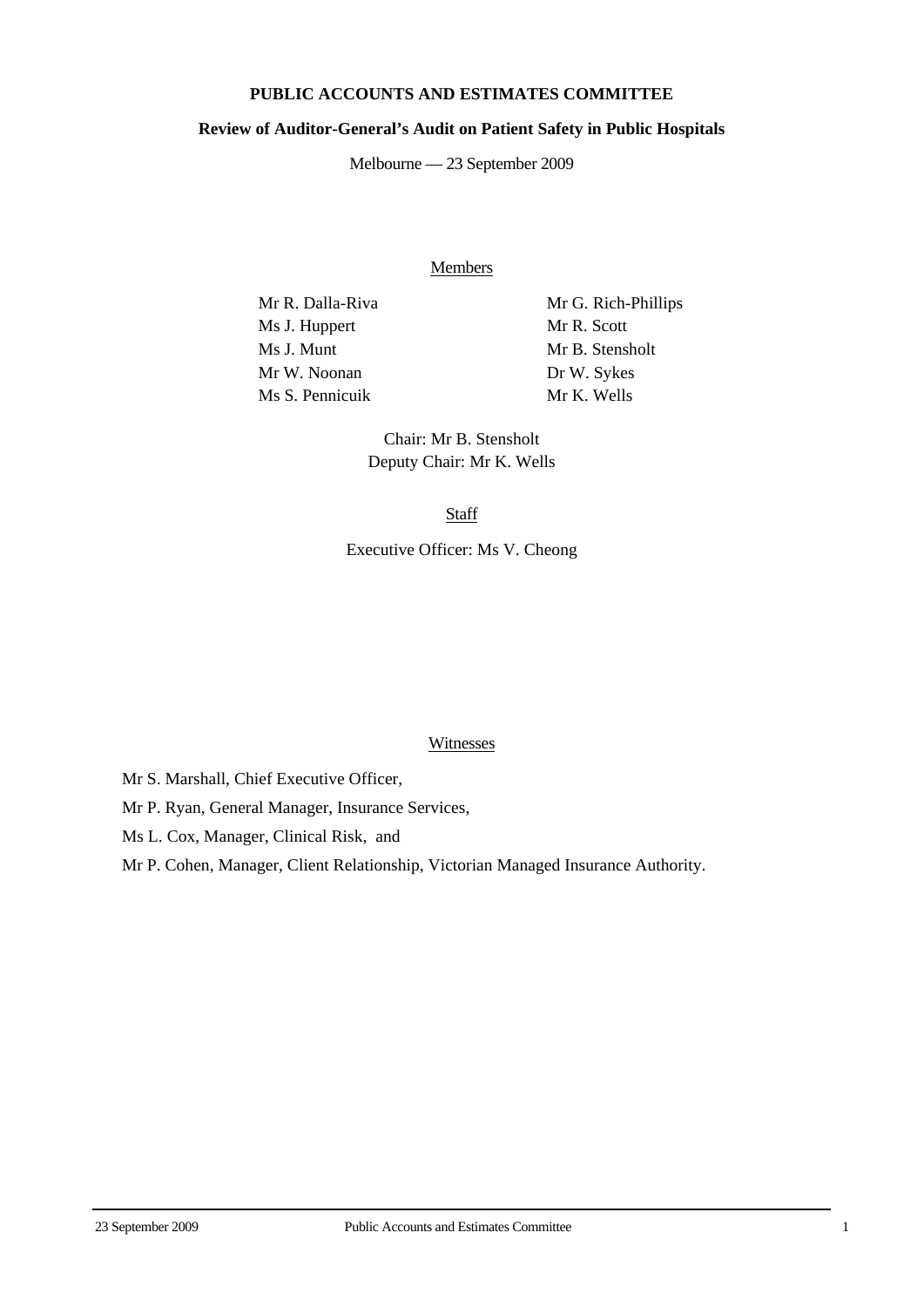**The CHAIR** — I declare open the Public Accounts and Estimates Committee hearing on the review of the Auditor-General's audit findings and recommendations 2008 addressing the following audit: patient safety in public hospitals. On behalf of the committee I welcome from the Victorian Managed Insurance Authority Steve Marshall, chief executive officer, Mr Peter Ryan, general manager, insurance services; Liz Cox, manager, clinical risk; and Mr Phillip Cohen, manager, client relationship. Members of the public and the media are also welcome.

In accordance with the guidelines for public hearings I remind members of the public they cannot participate of the committee's hearings. Only officers of the PAEC secretariat are to approach PAEC members. VMIA officers, as requested by the chief executive officer, can approach the table during the hearing. Members of the media are also requested to observe the guidelines for filming or recording proceedings in the Legislative Council committee room.

All evidence taken by this committee is taken under the provisions of the Parliamentary Committees Act and is protected from judicial review. However, any comments made outside the precincts of the hearing are not protected by parliamentary privilege. There is no need for evidence to be sworn. All evidence given today is being recorded by Hansard. Witnesses will be provided with proof versions of the transcript to be verified and returned within two working days.

In accordance with past practice, the transcripts and PowerPoint presentations, if there are any, will then be placed on the committee's website. Following a presentation by the Victorian Managed Insurance Authority committee members will ask questions relating to the audit findings and recommendations. Generally the procedure follows that relating to questions in the Legislative Assembly — in other words, we do not normally have extended follow-up questions. I now call on Mr Steve Marshall to give a presentation on patient safety in public hospitals as it relates to the VMIA. Thank you.

**Mr MARSHALL** — Thank you. We have provided our response to the questions by the due time, so I hope you found that of assistance.

I would like to provide a brief introduction on the VMIA and its role, and in particular its involvement in clinical risk management and patient safety as it relates to medical indemnity. Over the last three years the VMIA has reinvented and reinvigorated itself and its roles and responsibilities. There are two distinct roles for the VMIA which are complementary. The first role is as the state's captive insurer which provides covers of insurance for our clients at market rates or better and provides market coverage, and the second is our risk management role. Insurance is just one way to treat the risk, which is transferring the risk through insurance. You can also share the risk, treat the risk to reduce it or avoid the risk. The risk of doing something is never zero unless you avoid the risk.

Clearly a health system treating patients cannot avoid risk. Our business model, introduced three years ago, is focused on understanding our clients' businesses and their risks through a client-centric relationship approach and increasing our capability and credibility in risk management. By building better relationships we can identify the risks which are capable of being transferred through insurance and also be trusted to assist in improving a risk-management culture within our clients rather than identifying if clients are complying with their risk management requirements. Our act has eight functions, three of which relates to risk management.

Our role in patient safety and clinical risk management is predominantly driven by our insurance role and function in regard to medical indemnity claims. The VMIA has underwritten the medical indemnity book since 2003, which in 2009 was approximately \$85 million in premiums and approximately \$500 million in outstanding claims liabilities. Liabilities are forecast to increase to just under \$1 billion in VMIA liabilities by 2014 due to the long-tail nature of the claims and the maturity of the portfolio. Medical indemnity therefore has a major impact on the VMIA's balance sheet. Our strategy therefore, consistent with our own risk management strategy, has to be more than managing the claims or adjusting premiums to cater for good or bad performance at hospitals. We have to assist the health system in our common goal of improving patient safety by reducing the frequency or severity of adverse incidents or events.

The VMIA comes across data through incident reporting and claims reporting that identifies areas of such risk in frequency and severity. A number of the VMIA initiatives identified in the submission are linked to impacting patient safety. We have introduced a premium allocation model to link performance to premium; our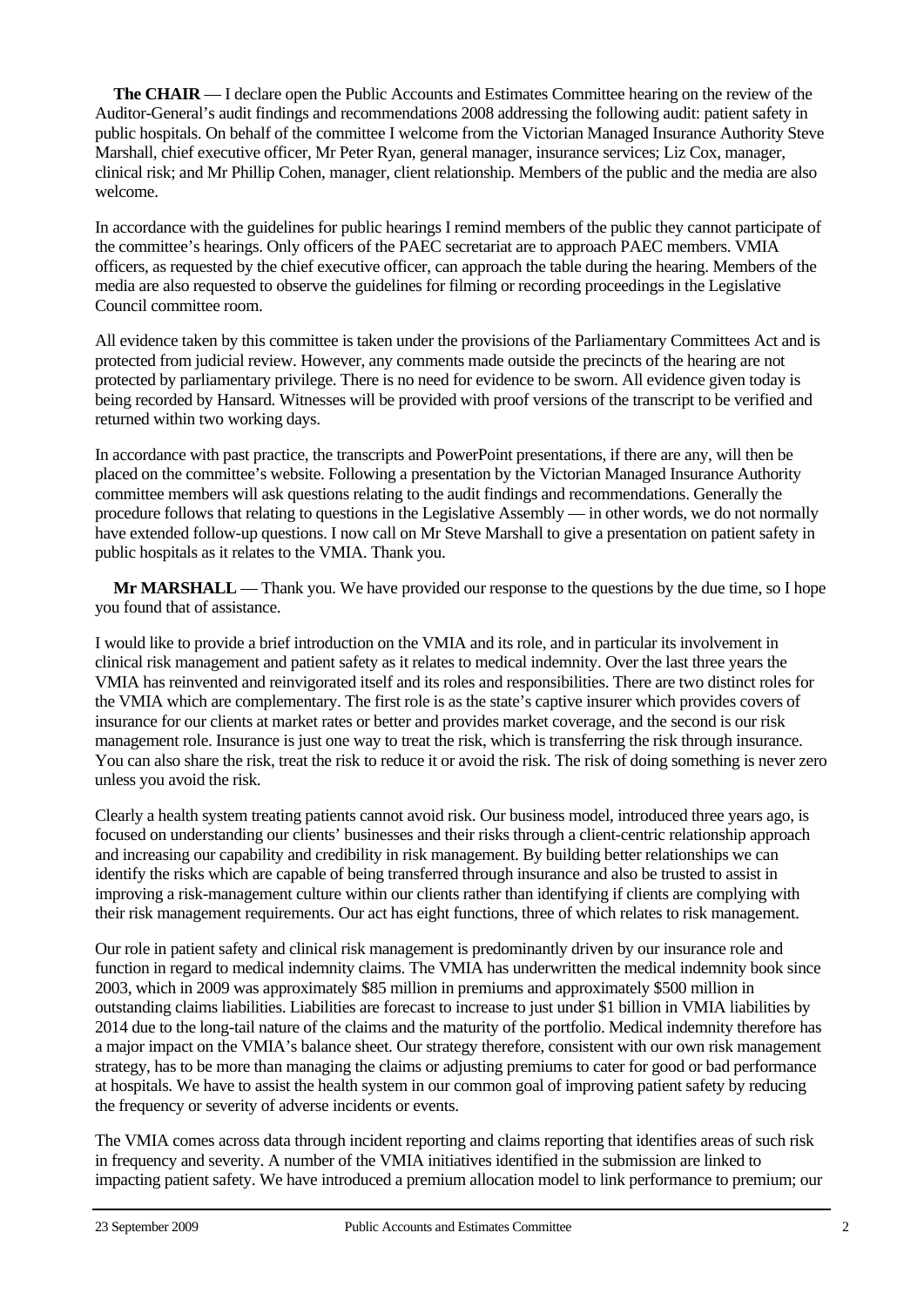training and information sessions include areas that would benefit from sharing experiences; our publications include lessons from losses; our involvement in health committees provide our insight and our input; our claims reporting to hospitals, dealing directly with issues management; and being involved in the incident reporting system of the Department of Health. As you can see, the VMIA has a very compelling reason to be involved in patient safety and clinical risk management through the medical indemnity claims and our role in risk management.

The VAGO report identified a number of players in the health sector which could have been more integrated than they were. I believe since the recent report the VMIA, the Victorian Quality Council and the Department of Human Services, as it was, have worked well together and communicated more regularly. As an example, as the CEO of the VMIA I am now a member of the Victorian Quality Council, and the new Victorian Quality Council's strategic plan recognises and identifies the role of the VMIA. The VMIA also meets regularly with many areas of the Department of Human Services, including the statewide quality branch. I am now happy to take any questions.

**The CHAIR** — Thanks very much for that. You mention in your submission, particularly in regard to our third question, how the VMIA needed to develop its own clinical risk management strategy to address what seems to be a lack of integrated efforts in that regard. I guess I am looking to see how that is working and how it is meant to feed through in practice to clinicians. If the strategy is there and aiming to deliver results, then obviously you need to communicate things to clinicians and therefore obviously improve patient care by reducing risk. How is your strategy dealing with that and pushing right through to improving patient care?

**Mr MARSHALL** — Can I say that we make a statement that we are involved in leadership of patient safety.

**The CHAIR** — Yes. You mention that on page 3.

**Mr MARSHALL** — I think leadership can come in different forms. If you are suggesting that we are at the front of the pack and the whole health system is following us, that is certainly not our intention. Our intention is through our data and our information to be able to act as a catalyst, a facilitator and perhaps an agitator to get some initiatives and pilot projects up and running. Some of the clinical risk management strategies and initiatives that we have implemented are aimed at targeting tailored messages to key stakeholder groups, and I will ask Liz to extrapolate on that in a little while. We are sharing information in regard to better patient care practices and system improvements by holding forums and sessions where people of like disciplines can share their experiences. Lessons from losses, as I mentioned before, are addressed in our clinical risk management publication that is produced each quarter.

I think our strategy is also aimed at different people within the hospital networks, so it is clinicians, it is quality control people and it is a range of the providers who provide patient safety in clinical risk management. We are also working with the Department of Human Services and the Victorian Quality Council on a number of initiatives such as the patient safety culture survey we are looking to embark on. I will hand over to Liz Cox, our manager, clinical risk management, to go into some specific initiatives whereby we have assisted.

**Ms COX** — Based on information we have received through claims that have been closed we have listed some of the high-risk clinical areas such as obstetrics, newborns, emergency medicine and general surgery. The types of programs we have been targeting are, with clinicians, for example, we would hold a forum and invite surgeons to attend VMIA. We recently undertook this and had approximately 48 very senior surgeons from across Victoria attend the session. We had surgeons present better practice initiatives. For example, the Royal Melbourne Hospital has just implemented the WHO surgical checklist, which is probably a first in Victoria, and that research was presented to the group. Our role is really to present better practice initiatives, to support and encourage health services to take these up. In conjunction with the Department of Health there is now a range of workshops occurring across the state which surgeons and health service executives are attending to learn more about how the WHO surgical checklist can reduce operating on the wrong side of the body, on the wrong patient, on the wrong site and reducing those types of errors. That is one example.

The newsletters are very targeted. We include case studies based on real medical indemnity claims. We go through a case study to highlight some of the areas where the contributing factors resulted in the claim occurring and then talking around, 'If you made these types of changes, this is how you could prevent this from occurring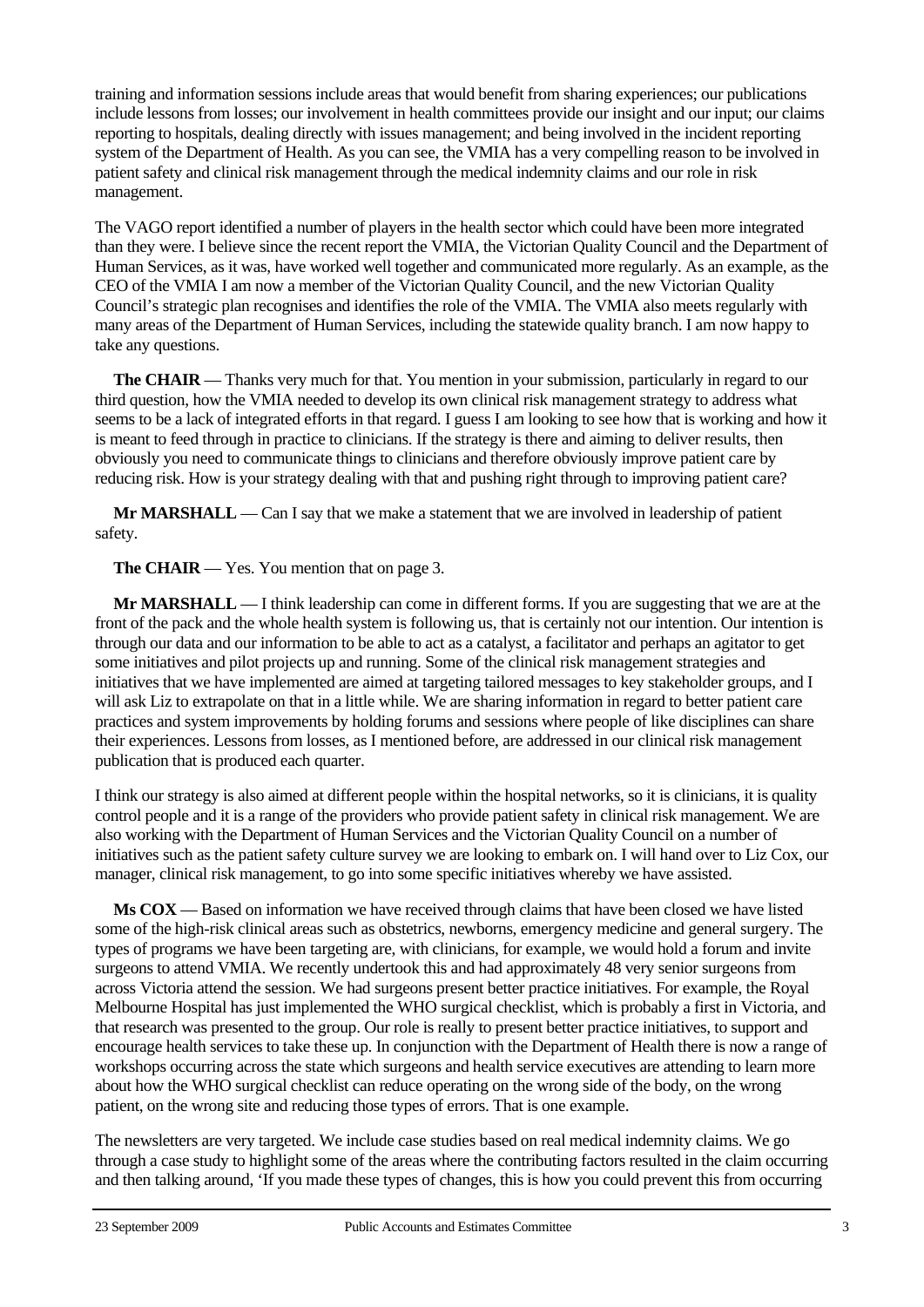again'. Health services use that information to then self-assess — have we put that checklist in place, or could that error actually occur at our health service? If the answer to that is yes, the health service usually takes that up as an initiative to change some of their practices. A lot of those quality improvement activities to reduce risk are picked up and monitored through the accreditation survey activity, which is a national program.

Some of the other activities that we do are to release bulletins to alert clinicians around areas that have come out of medical indemnity claims or it might be changes in legislation that might impact on practice. In emergency medicine we are trialling and piloting some transfer communication tools and templates. Often what we find, particularly with transferring patients between health services, is that the communication breaks down. There is usually one important piece of information that, if it had been handed over, would have prevented the error from occurring. That is a pilot we have started.

In the area of obstetrics, probably one of the more successful statewide programs we initiated several years ago when working with the college of obstetricians was the foetal monitoring program. That is about monitoring labouring women to check on the foetus if it is under distress, usually from lack of oxygen, and preventing adverse outcomes as a result of that. That is a program the college has now picked up and is running with all its obstetricians, and it is now offered to midwives. They are some examples of the strategies that have been put into practice.

**The CHAIR** — Thank you very much. I am sure we could follow that up later

**Mr WELLS** — I draw your attention to page 30 of the report where it says:

The VMIA also collects a range of patient safety data from health services relating to medical insurance claims. Despite receiving around 100 000 incident reports each year there are limitations in the way this data can be used to improve the patient safety system. This includes inadequate analysis of claims data and poor consolidation and use of clinical incident information.

Can you explain why the VMIA had inadequate analysis of claim data and poor consolidation? And, you have said to the Auditor-General that you are developing this CRM strategy. Specifically, where are you up to with the CRM strategy?

**Mr MARSHALL** — Firstly, in regard to the limitations of the data, there are 100 000 incidents that are reported. The challenge is that in the current environment each hospital, as you would be aware, in a decentralised model uses their risk management systems and information to meet their own requirements, so the lack of that standard definition, reporting and recording makes it difficult to draw comparisons. There has recently been the selection of a tenderer to run an incident reporting system across the state with more standardisation, so rather than try and cobble together something over the last couple of years we have been investing our time and efforts into the selection and development of the DHS incident reporting system. Going forward, there will be a consistent method to be able to consolidate incidents and report on trends that are consistently comparable. That is my response to the first part of the question.

The second part of the question is: where are we up to in our clinical risk management strategy? I think it is fair to say that we are probably still finding our feet. I think the statement was a statement of where we would like to be, where our aspirations are. In the complex health system, with many federal state and local entities involved, if we had said, 'We would like to join, please, and provide some assistance', I am not sure we would have got the same level of interest unless we said what we did say, which was, 'We want to show leadership in clinical risk management and here is where our role is'.

I think the first 12 months of the strategy were about identifying the forums, the processes, the key stakeholders in the process, to identify from an environmental analysis what other players are doing so that we could position ourselves to identify where we could add the most value. In my view, the Department of Human Services is at a statewide system level, and then we have each of the hospitals at a local level, and there is an opportunity for us to be joining some of those practices and experiences that are happening at each of the hospitals to share amongst the others. It is a more inter-agency-type sharing of learnings, and I think that is where our role is. Our resources are very sparse and our role should be limited to, or should be focused around, the incidents and the claims that are identified and also trying to identify the trends in preventing future claims.

**Mr WELLS** — I need you to be a little more specific. I refer to where the Auditor-General says:

VMIA advised that through its newly developed CRM strategy …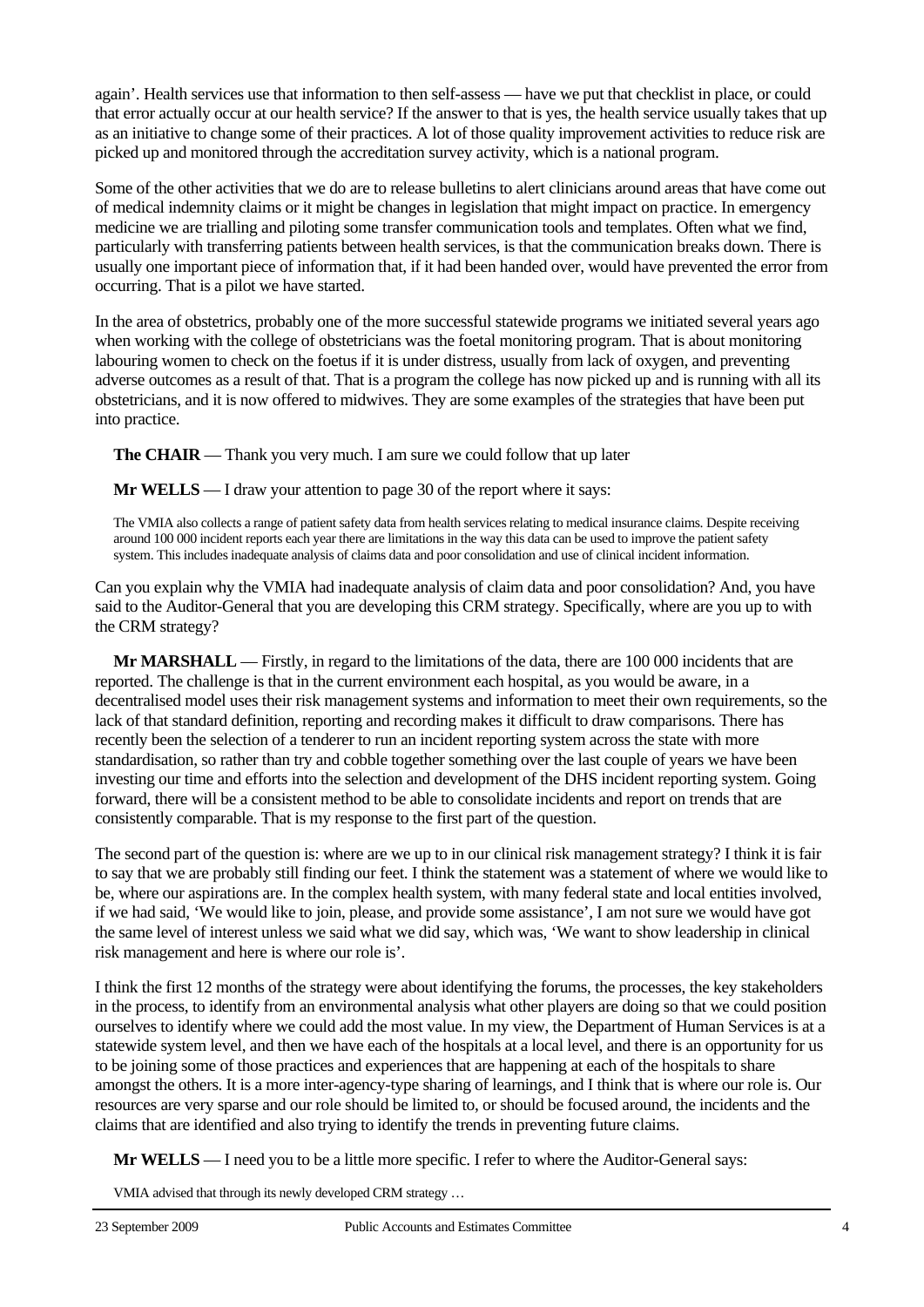How long has this strategy been in place?

**Mr MARSHALL** — I think it went to the board and was approved in early 2008 and had an iteration in late 2008, so we are talking probably 12 months.

**Mr WELLS** — When you say you are finding your feet with this strategy, surely you can be more conclusive than that?

**Mr MARSHALL** — I think we have identified our place in the complex health system and where we can add the most value, rather than duplicating or not filling a place where there are gaps.

**Mr WELLS** — Is it showing any results at this stage?

**Mr MARSHALL** — I think the Department of Health and the hospitals would probably be the best to form that view. But we have certainly been requested to do more risk assessments; we have provided advice to hospitals and we have facilitated these forums, and they are well attended. So I think there is a need and there is a niche that we are filling, and I think the hospital sector is appreciating it. If you share learnings and you share information and you increase awareness, I do not think it is a far stretch to identify that it is having an impact and being a positive improvement on the system.

**Mr WELLS** — My last part is this: I understand that the hospital might be appreciating what you are doing, but is it addressing the issue that the Auditor-General set out by saying that initially VMIA had an 'inadequate analysis of claims data and poor consolidation'? How far have you moved down the track with that?

**Mr MARSHALL** — Yes. One of the things we have piloted over the last 12 months is, as I have mentioned in the submission, a premium allocation model. Whereby historically the Department of Human Services would pay the premium, which I think is around \$85 million today, to the VMIA as a lump sum — the hospitals would not have any visibility of the premium, nor would they have any incentive or disincentive around risk management or performance — over the last 12 months and for the next 12 months we are piloting an allocation system based on claims experience for each of the hospitals to allocate a premium based on their performance. That has been well received by the CEOs and the Department of Human Services, and we are hopeful that once the pilot is finished in 12 months there will be a direct link between premium and performance that will drive some improvement in performance.

**The CHAIR** — So it will be more like a WorkCover system?

**Mr MARSHALL** — Correct. The other thing I would like to say in regard to the numbers and statistics is that since 2001 there has been a 33 per cent increase in the number of separations or admissions with discharges, from around about 1 million to 1.4 million. In the same time the number of claims has stayed the same, if not gone down. That would indicate — —

**The CHAIR** — Sorry, what stayed the same?

**Mr MARSHALL** — The number of claims received by the VMIA, as you see in the submission, the 500-odd. Whilst there has been an impact in regard to tort law reform, I still think there has also been an impact in regard to better quality risk management.

**The CHAIR** — We may examine a bit further later on the level of claims that are coming and going. There seem to be some discrepancies there.

**Ms MUNT** — I would just like to follow on. In the information you have provided to the committee you state that one of the key benefits of the VMIA captive model is the ability of the VMIA to aggregate claims and incident data received from insured entities to identify high-risk clinical areas. In your initial presentation you said that one of your main briefs is to work to reduce incident severity and frequency and do workshops and give advice to hospitals on the information that you gather together. A little earlier this morning we were talking to the Auditor-General about incident data, and he based part of his report on a 1991 study from the USA. My question is: you say you share the incident data and the aggregate claims information that you gather together with the hospitals; do you also share it with the Department of Health so that it can become involved in the overall risk management strategy?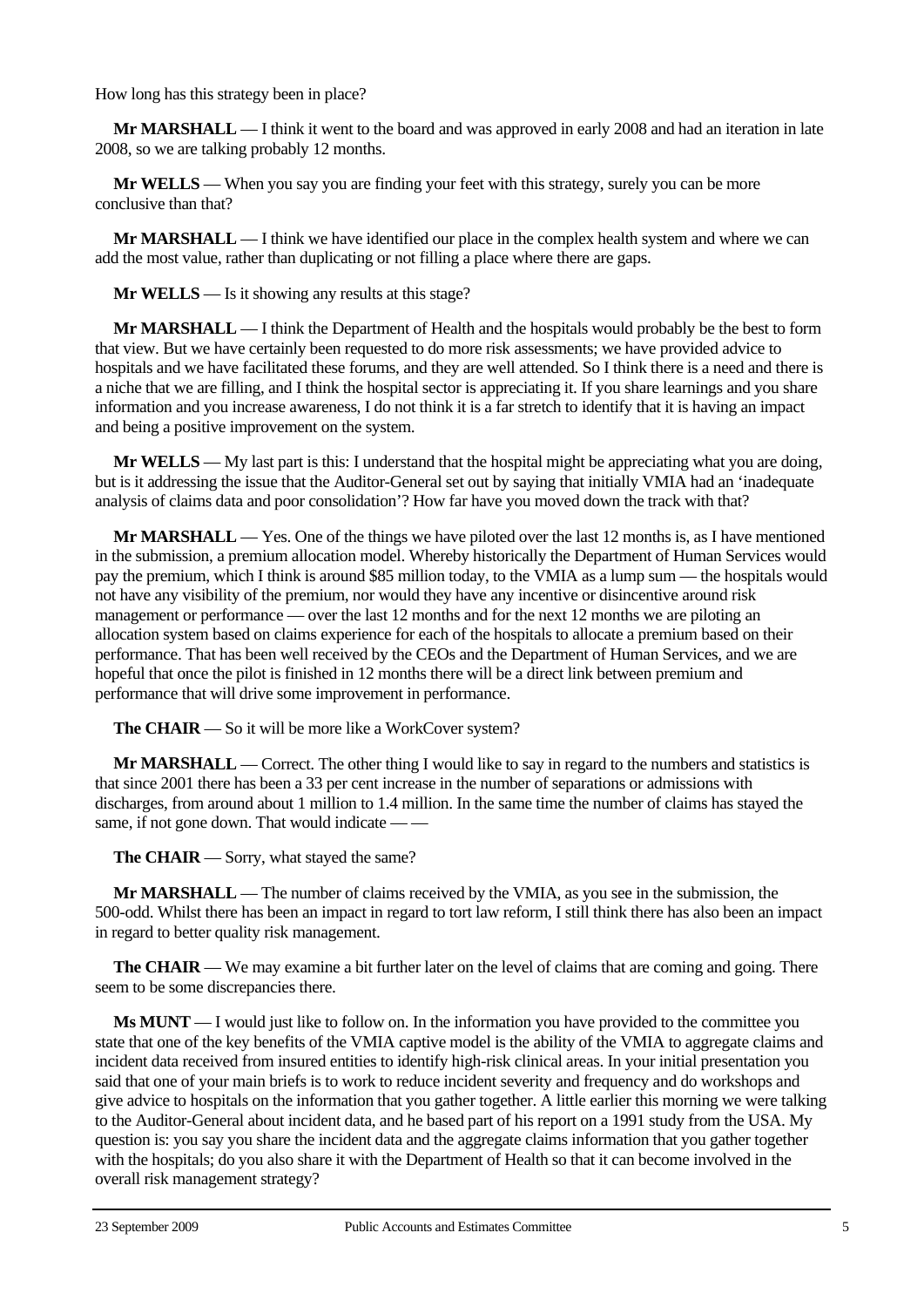**Mr MARSHALL** — The answer to that is yes. In regard to the incidents, I think it is reported that we have 100 000 incidents reported per annum. I think our recent figures show around about 60 000 incidents reported per annum. The most frequently reported incident is falls, and they are predominantly from aged-care facilities. Second to falls would be skin perforations and pressure ulcers, and the third would be medication errors and aggression and violence from patients. That is consistent with other jurisdictions in regard to the frequency of incidents.

In regard to those falls, we did a study sometime ago that identified that, of a one-week sample, 34 per cent of the incidents were falls, from the 800 and something surveyed. Of those 34 per cent, that translated into six fractures or six incidents where there was potential for a claim. So, yes, we do share that information. I think the Department of Human Services is focusing its initiatives on things such as medication error, falls, pressure ulcers and the like.

**Ms MUNT** — Do you publish that information anywhere, or is it just shared with the hospitals and the Department of Health?

**Ms COX** — At this stage we do not publish that information. It is used just for the purposes of, and I go back to our previous comments around, taxonomy. It has been challenging to try to aggregate the information because each health service — there are approximately 200 in the state — uses a different classification set, and to map all of that becomes difficult. We do get very high-level information — so we know it was a fall, we know it was a medication error, or we know it was a skin tear — as far as the incident goes, but we do not know why it happened and what the factors were that led up to it. We are not able to drill down into that more granular information that would be useful, which is why we have identified the VHIMS project, the Victorian health information — —

**The CHAIR** — Incident.

**Ms COX** — The Victorian Health Incident Management System and are working very closely with the Department of Human Services, now the Department of Health, in getting that system up and going. It is about to commence in October. We see it as being more valuable to spend our time, effort and energy working with the department on getting that information up and out to the health services.

**Mr MARSHALL** — Peter, there is also some national reported data, is there not?

**Mr RYAN** — The claims data that comes out of finalised claims is provided to the Australian Institute of Health and Welfare in Canberra. Essentially VMIA provides that data as the Department of Health's contractor and that is fed through to the Australian Institute of Health and Welfare and published, I think annually, through a system which is called the MINC system. So we have a dedicated resource processing the data in such a way that it is consistent with other jurisdictions and it uses a consistent language format.

**Ms MUNT** — Which would be more useful, I would have thought, than 1999 data from the USA.

**The CHAIR** — 1991 data.

**Mr RYAN** — That is certainly now published and available to the public.

**The CHAIR** — Are you satisfied with the national benchmarks? The Auditor-General in some reports has said that they are insufficient.

**Mr RYAN** — The level of participation by some of the private medical defence organisations fluctuates. For Victoria's data set, as a captive we are able to deliver the entire system's medical indemnity coverage. Save for the private sector medical indemnity insurers, I think it is pretty sound.

**The CHAIR** — Okay. Thanks very much.

**Ms MUNT** — Thank you.

**Mr RICH-PHILLIPS** — Can I ask you what was VMIA's role in developing an incident management system with DHS, and will there be overlap or indeed redundancy with your own CRM as a consequence?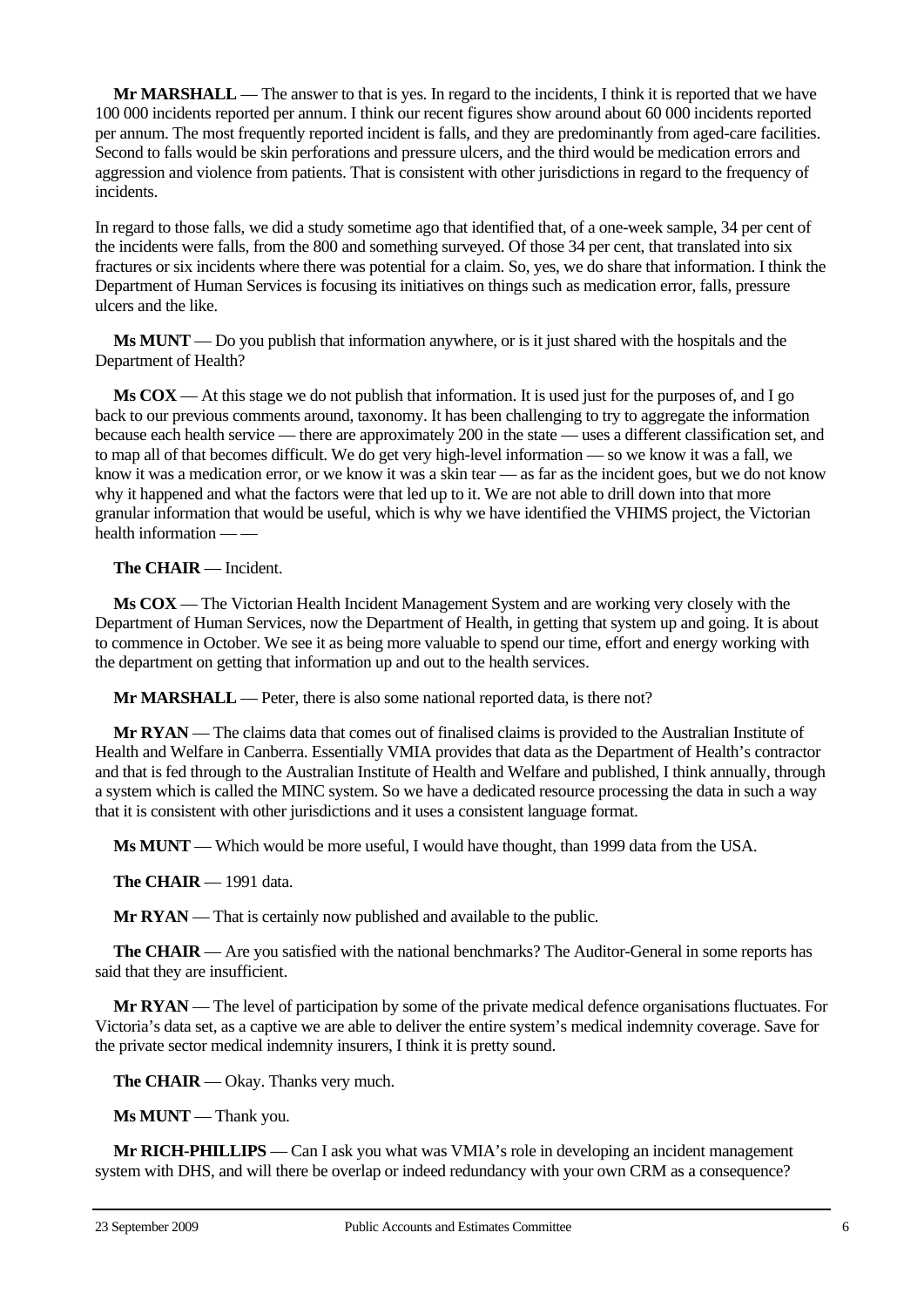**Mr MARSHALL** — First of all, the role of VMIA in the incident reporting system was as part of the steering committee which went through the requesting of information from the tenderers and the business requirements of the system. We provided certain information that said, 'As the state's medical indemnity insurer, we would require the system to have this functionality'. We were also part of the selection process.

In regard to the redundancy of our clinical risk management system — or are you talking about our incident management?

**Mr RICH-PHILLIPS** — No, your CRM. Will there be overlap?

**Mr MARSHALL** — I do not see it as making our clinical risk management strategy redundant. We will still have the data available to drive some initiatives to address key areas. It will be cleaner and more accurate data.

**Mr RICH-PHILLIPS** — But there will not be overlap with what the Department of Health will be doing with their management system?

**Ms COX** — In as much as reflecting the incident data. The incident data that the department will collect is de-identified; the data we currently collect is identified, so it allows us to then go back to the health service and have a conversation with them around some of their incidents. It is probably important to say that often an incident profile for a health service does not reflect their claims profile.

**The CHAIR** — That is what I was going to ask.

**Ms COX** — They are often two very different looking profiles, and we are currently running a project, which will be completed in December, to analyse the information that we are collecting as VMIA from a claims perspective to make sure that we are collecting the right information in order to analyse it for the purposes of preventing events from occurring in future. So there is another input into the strategy.

**Mr RICH-PHILLIPS** — I assume the reason yours is identified is for claim management purposes?

**Mr MARSHALL** — Correct.

**Ms COX** — And as the insurer.

**Mr RICH-PHILLIPS** — As the insurer. That is still available to feed into your CRM processes?

**Ms COX** — Yes, and to our critical risk management activities.

**Mr MARSHALL** — And our premium allocation model.

**Mr RICH-PHILLIPS** — Thank you.

**The CHAIR** — How different are the profiles of the claims from the incidents?

**Ms COX** — Very different. If you look at the volume, because with severe outcomes — if you look at the falls, you can have deaths and serious injuries with falls — often they do not transfer into a medical indemnity claim. In that list Steve talked about, falls, skin tears, pressure ulcers, violence and aggression are probably about 75 per cent of incidents reported. The rest, down at the very low end, tend to be the more severe outcomes: people ending up in intensive care because of some sort of adverse event.

**The CHAIR** — I see. Someone leaves something inside after an operation.

**Ms COX** — Possibly. They may translate into a medical indemnity claim. So it is a different source of information for the purposes of clinical risk management, and that is part of the project we are running at the moment, which is trying to identify what are the characteristics and predicators. When does a risk become an incident become a claim? We are trying to validate that theory I guess.

**The CHAIR** — All right. It is complex.

**Mr NOONAN** — My question is a bit of a follow-on. I note in the Auditor-General's report, on page 27, in the fourth chapter, the Auditor-General makes a reference to counting clinical incidents. You could look at it in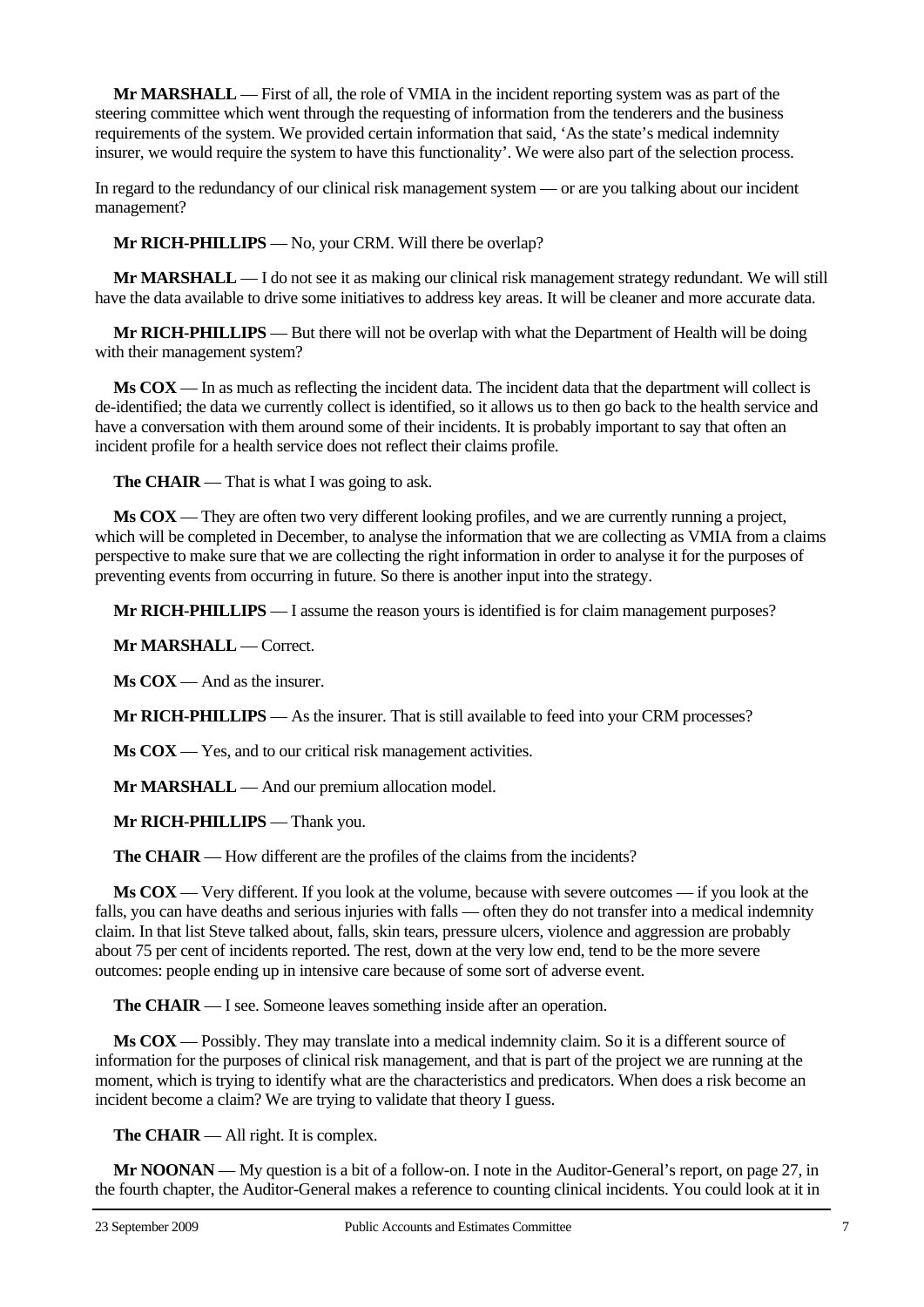a couple of ways. If you get an increase in the number of reports, it may indicate that safety is deteriorating. Conversely, if you are not getting many reports recorded, it could indicate that the culture of safety is improving. What I am interested in understanding is, given that as you have explained to this committee what we are now going through is a trial and rather than looking at one claim you are looking at individual premiums which are based on risk and safety record, in terms of this report and the movement towards a statewide incident reporting system, what are the dynamics from an insurer's point of view of the increase of reporting in the context that from an insurance point of view that could be viewed by some as if a particular health provider has lots of incidents reported? How will that weigh in in terms of the trial that has been looked at over the 12 months and in light of what the Auditor-General says about counting clinical incidents?

**Mr MARSHALL** — Sure. That is a very good point. Just because there is an increase in the number of incidents does not necessarily mean that things have gone wrong. In fact one of the projects that we are looking at to work with the Victorian Quality Council is a patient safety culture survey to identify what the culture is in each of the hospitals in regard to their propensity to report incidents and have a culture to fix some problems.

In regard to the premium allocation model, its claim is experience-based not incident-based. So more reporting will not have an impact on their premium. As the insurer we would like more reporting rather than less, because forewarned is forearmed and we can identify if there is an emerging trend or an emerging issue. Hopefully that answers that.

**Mr NOONAN** — The second part of the question is: you have forecast for incidents out to 2014. I wonder whether you can provide the committee with some information about your forecasting and modelling and how that might potentially impact on premiums as well after 2014, because you only provide the number of claims that you are expecting to perhaps receive during each of those financial years.

**Mr MARSHALL** — Yes, I will answer — —

**The CHAIR** — Some of the assumptions would be good. We noticed, for example, that the number went down by 60, yet for this year it is expected to go up by 180.

**Mr MARSHALL** — Yes. In our submission we have identified two tables. One is what we were asked for in regards to the number of claims that were received, and then the second part is the amount of claims that are forecast. It is not comparing apples with apples, because the number of claims received are in a calendar or a financial year, so we received 500-odd — I think the average is 540 — so the number of claims we receive each annum is 500-odd. The actuaries have forecast the number of claims that we will receive in a particular accident year, so that means for that financial year there will be claims raised, but there will also be claims in subsequent years raised in relation to that year because of the long tail nature — —

**The CHAIR** — I see, so the long-tail effect.

**Mr MARSHALL** — So the 500 compared to the 600 is not a deterioration in performance; one is saying how many claims have actually been lodged, and the other is saying how many are ultimately expected in those accident years.

**The CHAIR** — So there would be a correlation in effect that 400-odd, 500 000 more people are actually treated in hospital these days compared to — what? — 10 years ago, therefore you obviously have some expectation.

**Mr MARSHALL** — Yes. That is correct.

**The CHAIR** — Actuarially you would be adding in the lag effect, too.

**Mr MARSHALL** — That is correct, because the number of separations, as I mentioned before, is the number of exposures. If that has gone up 33 per cent since 2000–01, then the number of people visiting hospitals means that the increased frequency — —

Even if it stays, there will be more claims because of the ratios.

**The CHAIR** — Thanks.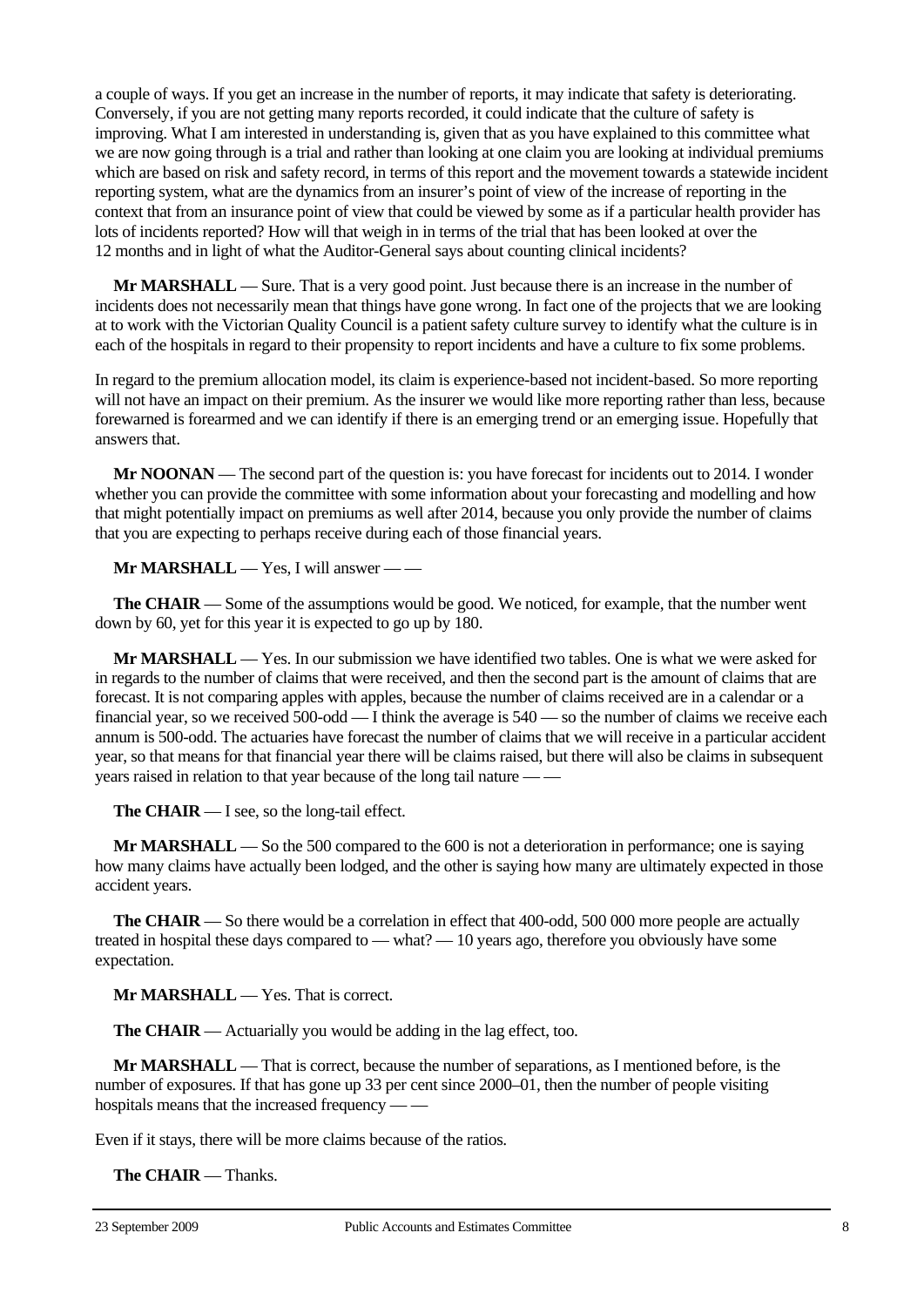**Mr DALLA-RIVA** — I was going to follow up on Mr Wells. Your argument would be we have got more cars on the road, therefore there is an increase in motor vehicle deaths, when in fact there is not. You earlier stated that you were looking through as a result of the audit report in early 2008 and you are working through this process. I got the same impression from Mr Wells that there seemed to be more talkfest than getting something done. Your attachment A that you provided to the committee shows that the claim forecast is going to increase — into the 600s. I am trying to get some clarity. You say there is an increase in the number of people getting treated. You are undertaking a process to reduce the amount of claims, yet the expectation is there will be an increase in claims. I do not get much satisfaction, I guess. Maybe you can give some satisfaction to the committee that there is a process under way that will actually deliver some outcomes, not just meetings and talkfests.

**Mr MARSHALL** — Clearly I did not express myself particularly well in the last question, but the comparison is not apples for apples. The table there that has the number of claims is the actual number of claims lodged by people during the financial year. The subsequent table is the actuarial forecast –

**Mr DALLA-RIVA** — I realise that.

**Mr MARSHALL** — Of the number of claims that will ultimately be received — —

**Mr DALLA-RIVA** — I understand.

**Mr MARSHALL** — Related to an accident year.

**Mr DALLA-RIVA** — But you earlier stated that there is a process under way to try and reduce the amount of claims that you anticipate because of the processes that were recommended by the Auditor-General and the relationship you have with the Department of Health, as it is now. What I am putting to you is that there is going to be an increase because it appears there is not going to be a reduction in claims, as you professed earlier to Mr Wells.

**Ms COX** — There is a range of other factors involved with that — the ageing population, the over-80s having more complex surgery. Our focus and attention is on that aspect of preventible claims. There is an element where, if you are going to have an operation on your carotid artery because you have got plaque building up, a known complication of that is a piece of the plaque flicking off and causing a stroke, which might happen in some 5 per cent of cases, but it is a known complication that will occur.

**Mr DALLA-RIVA** — There is probably a higher chance here, given what we have got over there.

**Ms COX** — Scones and cream!

**Ms PENNICUIK** — Knock off the cream, Mr Dalla-Riva!

**Mr DALLA-RIVA** — It is the cream — clotted cream.

**Mr RYAN** — All I would add to that is that the increase in the actuarially predicted number of claims is really in recognition of the changes in exposure. Not all claims go on to actually become litigation. Many of the claims which are raised by the VMIA are raised as a result of a call that you might get quite late at night that there has been an incident in a hospital. Advice is sought, the claim is reported by telephone, the claim is then raised and is then managed through the usual processes, but that claim may well not ultimately eventuate in litigation. The mere fact that there are more claims expected as a result of exposure changes over the years to come is not a measure that your actual liabilities are necessarily increasing.

**Mr DALLA-RIVA** — I understand that. I was just trying to get some clarification about what the Auditor-General recommended, what you said in response to Mr Wells and then the figures showing that an increase is anticipated. I appreciate what you are saying. I am just trying to reconcile it against what you are doing, what was recommended you do and what you are expecting. It does not seem in my view to correlate too well. That is all. If you disagree, that is fine.

**The CHAIR** — Thank you for that. I assume — just for clarification on that one — you have the claims and then some claims are settled without litigation, are they?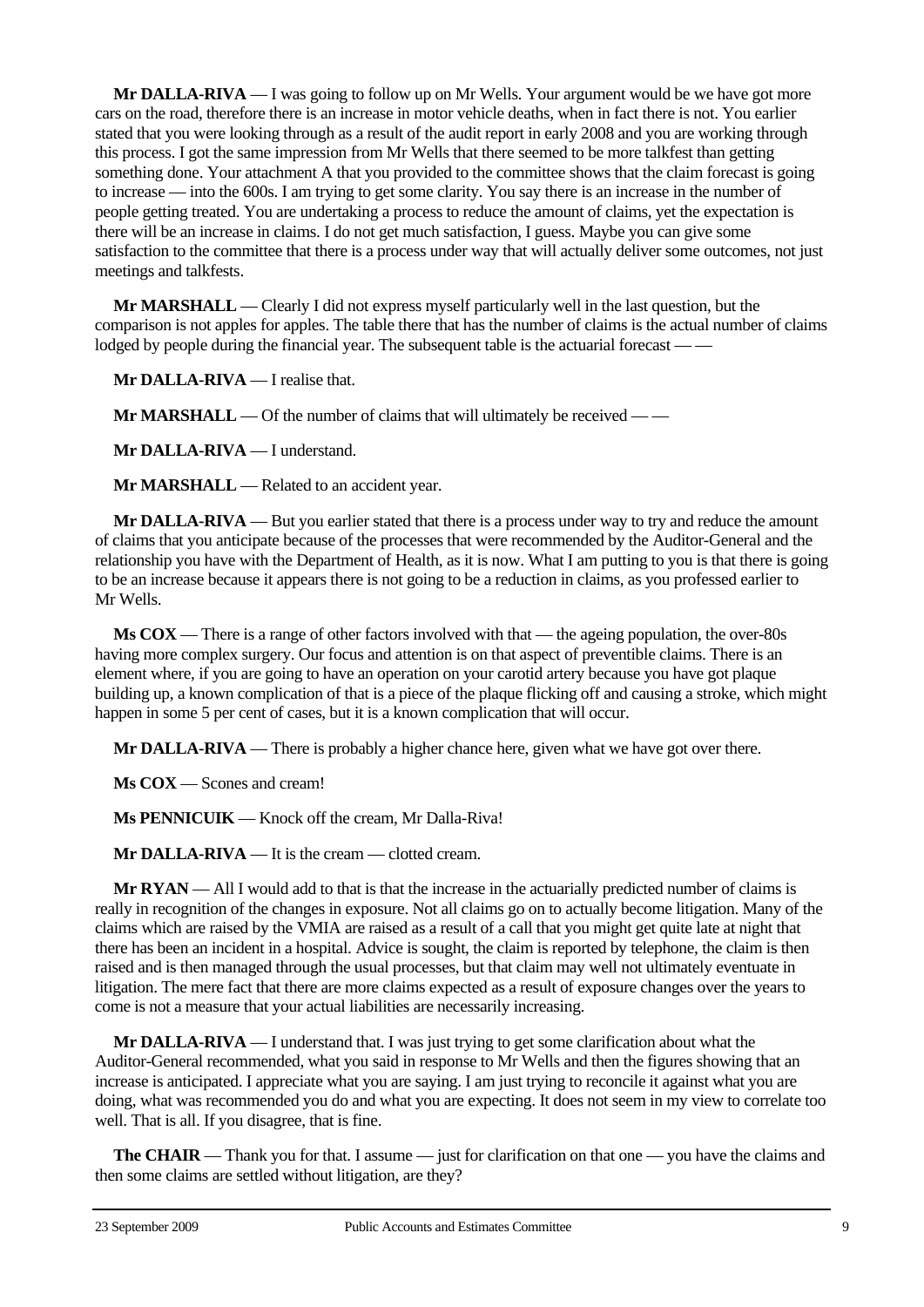**Mr RYAN** — Yes, that is correct. Some claims never eventuate into a claim for compensation because the thresholds under the Wrongs Act are not eventually reached. The patient might recover and other events might happen, but nonetheless the incident is recognised and actively streamed or triaged through a claims management process to ensure that — —

**The CHAIR** — Whereas some are generally negotiated to no — —

**Mr DALLA-RIVA** — So some of the claims in table 1 may have been claims raised — for example, this year, in the year to date: 108. There may be X amount. It will be real claims.

**Mr MARSHALL** — Zero settlements.

**The CHAIR** — Maybe you could provide us with a little bit more information in terms of you have got a number of claims raised. Could you provide us with that in terms of claims per 100 000 separations and then claims paid out and then claims paid out per 100 000?

**Mr RYAN** — Yes.

**The CHAIR** — That might help our secretariat clarify that.

**Ms HUPPERT** — Just a quick question. In your response, you talk about how one of your aims is the development of a uniform clinical management framework, and you said there is no uniform clinical governance structure across the Victorian public health sector. In its response the department talks about the development of its clinical governance framework. Obviously you must have some views on whether or not that framework actually fills the gap that you saw in your responses. I was wondering if you could comment.

**Ms COX** — The department recently launched its clinical governance framework. We have met with the department on several occasions to talk about how we can articulate that with the risk management work that VMIA does without duplicating effort and overregulating health services. We have come to an arrangement whereby its process complements the risk framework quality review process that VMIA undertakes. In the department's clinical governance framework there is a key element of risk management. When we go in to work with health services, we will ask for clinical governance frameworks, and the department is also working with the Australian Council on Healthcare Standards to ask it to audit, if you like, those clinical governance frameworks. The Victorian Managed Insurance Authority has also asked for a report from the ACHS as part of our process. We are working very closely with the department to enhance what it is doing and, in return, what we are doing.

**Ms HUPPERT** — To cover that gap that you saw.

**Ms COX** — Yes.

**Ms PENNICUIK** — You mentioned in one of your answers, Mr Marshall, the patient safety culture survey. I am interested in that. You may be aware that there is an inquiry going on in the upper house into hospital data, and the AMA in its evidence to that inquiry identified a need for culture change to revert back to the focus being on the quality of care provided to patients rather than getting in under the priorities set under KPIs. It is saying the focus needs to shift back to patient care and that there is a disproportionate emphasis on KPIs and the financial penalties associated with those. I wonder if you could comment on that in terms of patient safety.

**Mr MARSHALL** — Yes, sure. The reason we are doing the patient safety culture survey is because we do not know what the culture is in all of the hospitals and whether the better performing hospitals have a better culture of reporting and improving. This will be a baseline study to assist us to identify what the feel and culture is in the hospital sector.

The other component of that is I think it is fair to say that if there is a positive culture, then you would look to reducing preventable incidents or events, and again we do not have any data or information to support that. This survey will give us a baseline and then identify the good performers, the bad performers and where the culture is playing a part so we can then go and share it across other health networks to demonstrate and convince them that changing the culture will have a benefit to the system.